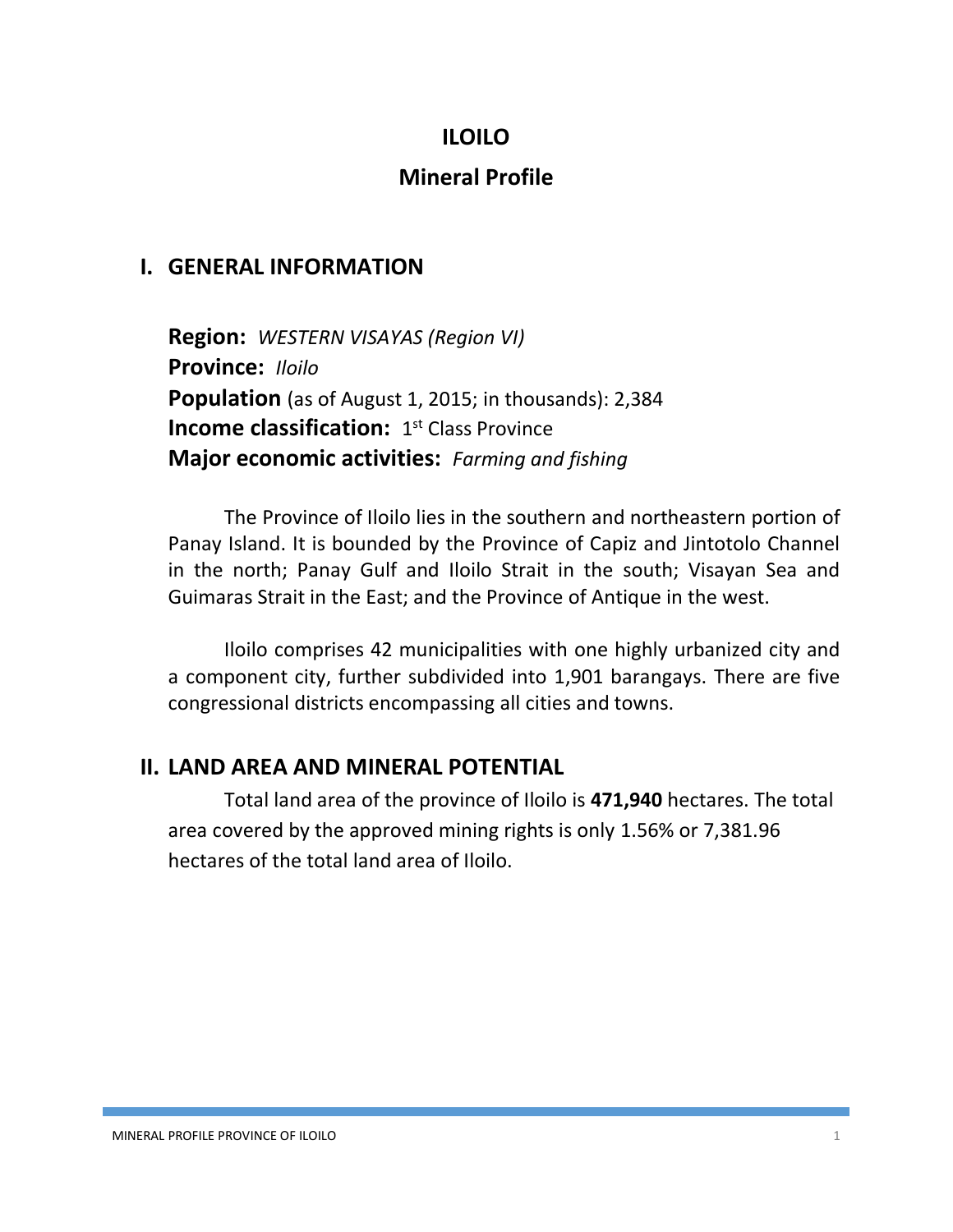

# **Number of Mining Rights Issued by National Government in Iloilo**

| <b>TYPE OF MINING RIGHT</b>       | <b>NUMBER</b>  | <b>AREA</b>     |
|-----------------------------------|----------------|-----------------|
| <b>Mineral Production Sharing</b> | 5              | 6,925.14 has.   |
| Agreements (MPSA)                 |                |                 |
| Mineral Processing Permit (MPP)   | 10             | Not Applicable. |
| Industrial Sand and Gravel (ISAG) | 20             | 65.10has.       |
| Permit                            |                |                 |
| Commercial Sand and Gravel (CSAG) | 97             | 203.32has.      |
| Permit                            |                |                 |
| <b>Quarry Permit</b>              | 64             | 184.40 has.     |
| <b>Gratuitous Sand and Gravel</b> | $\overline{2}$ | 4has.           |
| <b>TOTAL</b>                      | 198            | 7,381.96has.    |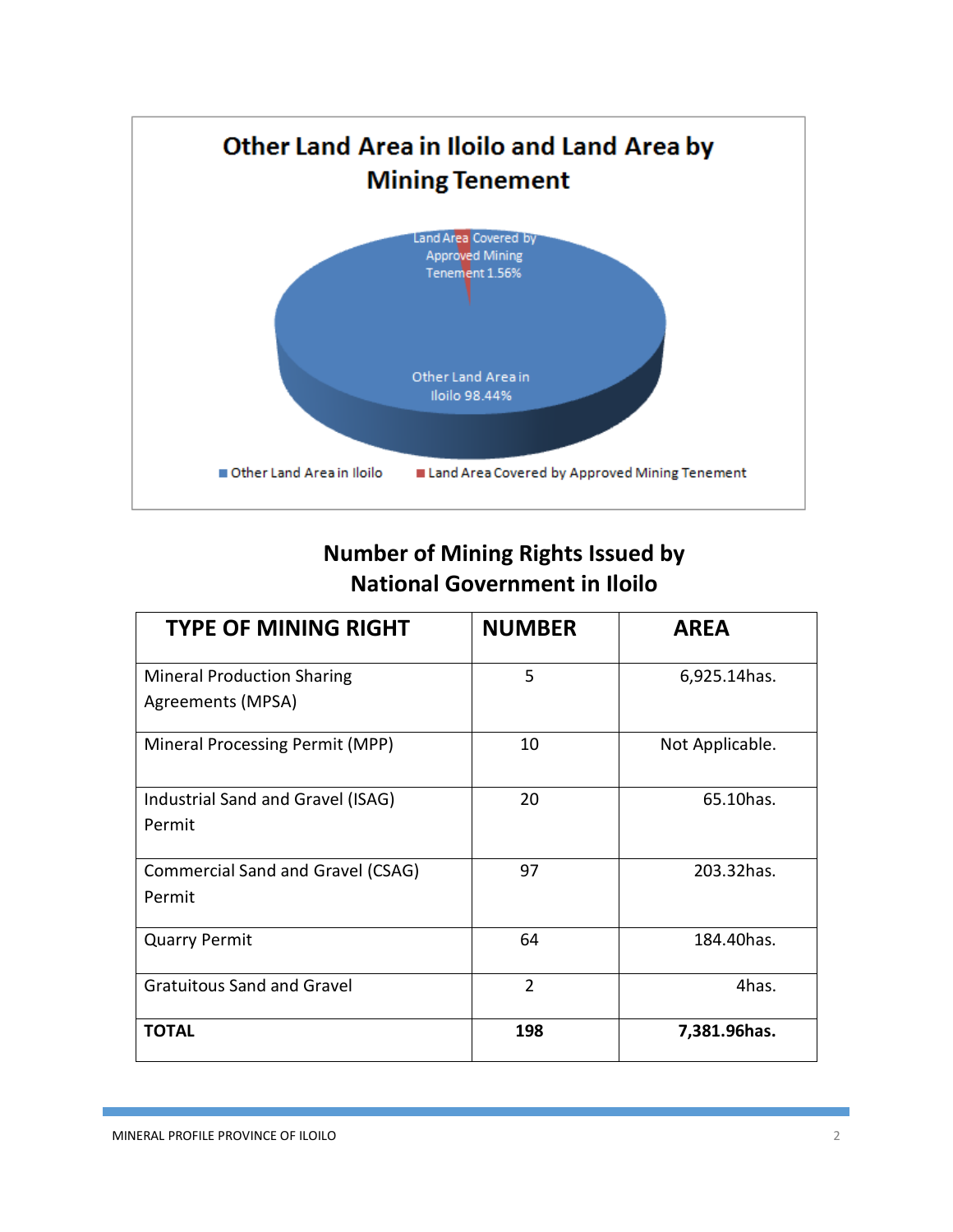### **III. MINERAL RESOURCES DEVELOPMENT PROJECTS**

There are five existing mining companies in the province but they are not on operation stage yet. The companies are still on the exploration stage, discovering the potential volume of minerals present in the area.

| <b>Mining Projects/Operators/Permit Holder</b>                             |                                                                                                                                                                                                                                                                                                                                                                                                                                                      |                                                                                                                                                                                                                                                                                                                                                                                                                                                   |  |  |
|----------------------------------------------------------------------------|------------------------------------------------------------------------------------------------------------------------------------------------------------------------------------------------------------------------------------------------------------------------------------------------------------------------------------------------------------------------------------------------------------------------------------------------------|---------------------------------------------------------------------------------------------------------------------------------------------------------------------------------------------------------------------------------------------------------------------------------------------------------------------------------------------------------------------------------------------------------------------------------------------------|--|--|
| <b>Mineral Production</b><br><b>Sharing</b><br><b>Agreements</b><br>(MPSA) | 2 Teresa Marble Corporation<br>Mineral<br>Minimax<br>Exploration<br>Corporation                                                                                                                                                                                                                                                                                                                                                                      | Parvisgold, Inc.,<br>Formerly: Quarry Ventures Philippines, Inc.<br>I.C Bertumen and Company, Incorporated                                                                                                                                                                                                                                                                                                                                        |  |  |
| <b>Mineral Processing</b><br>Permit (MPP)                                  | <b>Iloilo</b><br>Kimwa<br>Construction<br>2<br><b>Development Corporation</b><br>Republic Aggregates & Concrete<br><b>Enterprises Corporation</b><br><b>Roprim Contruction</b>                                                                                                                                                                                                                                                                       | Stonehub, Inc.<br><b>MRCT Sand and Gravel</b><br>Bombay Trucking & Hauling Services<br>F. Gurrea Construction, Inc.<br>Montepiedra Aggregates Corporation<br>Smartmix Precast Concrete, Inc.                                                                                                                                                                                                                                                      |  |  |
| Commercial<br>Sand<br>and Gravel (CSAG)                                    | Abang, Francisco<br><b>AGT Construction Corporation</b><br>Aguilario, Nenita<br>Alfeche, Edmund<br>Alinot, Janet<br>Alinsasaguin, Romelia<br>Allecon Dev't Corp<br>Alli Resources Dev't Corp<br>Almanzar, Conrado Jr.<br>Altamira, Gil<br>Ampane, Rona<br>Andaya, Ma. Mediatrix<br>Ang, Lina<br>Badiango, Bobby<br>Balmaceda, Rodolfo Jr.<br>Bejemino, Nathaniel<br>Belmonte, Jocelyn<br>Belmonte, Veronica<br>Brazas, Joel<br>Bolivar, Lindin Glenn | Guevara, Pepito<br>Guimaray, Evangelista<br>Harder, Geraldine<br><b>Hermont Sugar Plantation</b><br>Homena, Karina<br>Ibanez, Regie<br><b>IBC</b><br>I.G Sand and Gravel Const. Supplies<br>Jalandoni, Cecilia<br>Jardenil, Andrea Vone<br>Lamera, Emmett Michael Anthony<br>Lamery, Myrna<br>Lapating, Hope<br>Lastimoso, Anita<br>Lawayon, Marlon<br>Legayada, Mariano<br>Legayada, Ramon<br>Leonida, Eduardo<br>Loot, Noel<br>Lopez, Christine |  |  |
|                                                                            | Cabading, Dolores                                                                                                                                                                                                                                                                                                                                                                                                                                    | Lopez, Rogelene<br>Macalalag, Enrico                                                                                                                                                                                                                                                                                                                                                                                                              |  |  |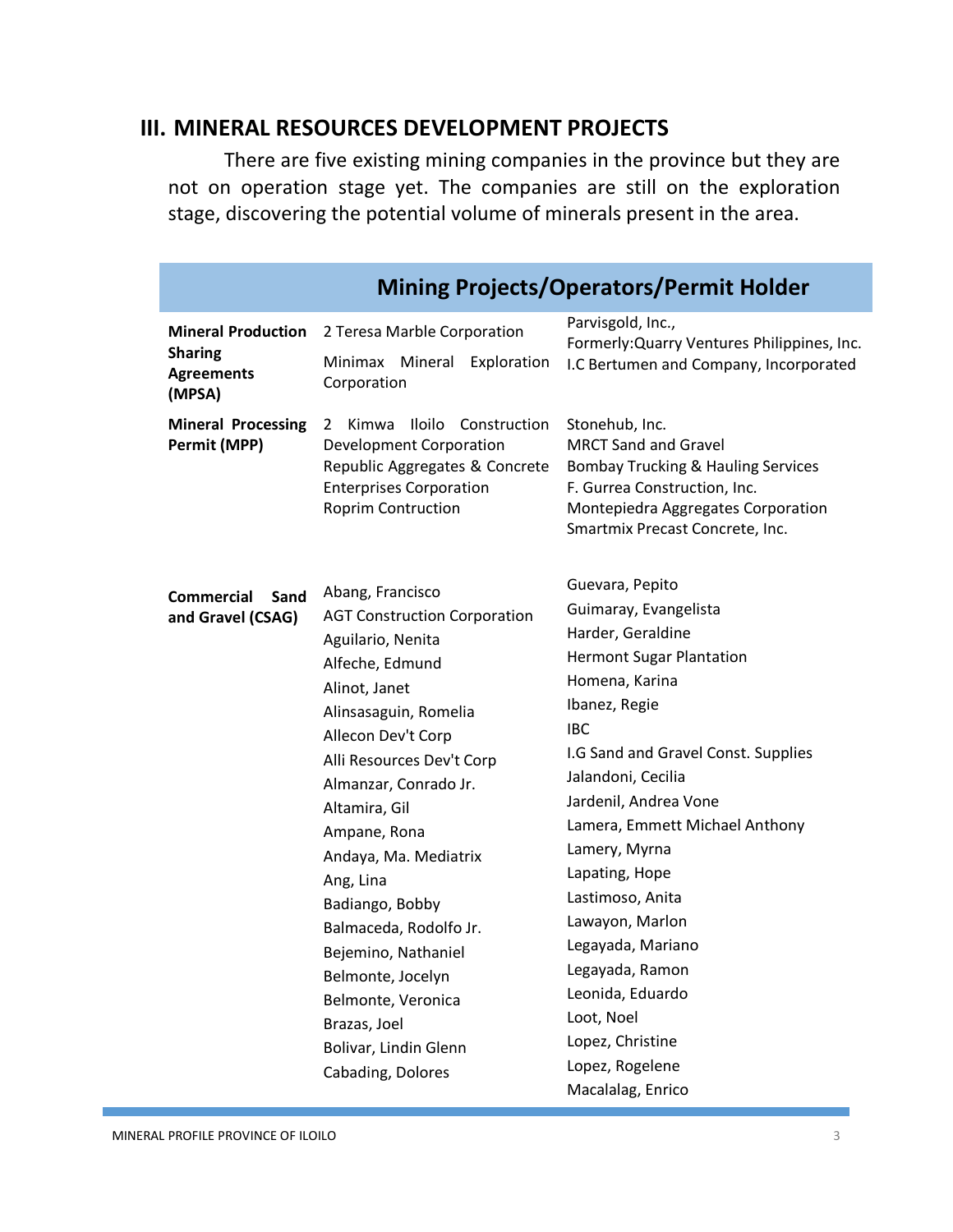Cachuela, John Caritativo, Esteban Caro, Constancio, Jr. Carpio, Daisy Carton, Ignacio Cejalvo, Emerson Cepe, Ma. Joji Chiva, Aida Chua, Ramon Consumo, Edwin Demos, Warlito Deocampo, Alfonso Domejes, Romerto Jr. D'Souza, Ma Gemma Encila, Emily Enriquez, Chito Enriquez, Stephen Enquin, Karen Espana, Betty Fama, Edmer Fama, Edmer Fama, Edwin Jr. Gayatgay, Maricel Gelasan, Jessie Gellor, Marie Cleofas Gotera, Joevani Gotera, Joevani

Magbanua, James Bryan Mallada, Colleen June Maravilla, Lyle Van Clyde Mujal, Dandy Sr. Navarra, Joe Frie Nolasco, Rolin Obja-an, Nelsie Octaviano, Aires Orozco, Jose Ramon Panizales, Christ Joy Pasaporte, Christopher Pastelero, Zedric Paul Penol, Jean Margaret Pormison, Lorenzo Praba, Ronilo Provido, Leah Precia, Lea Roquios, Shiela Mae Sabarillo, Susan Salibio, Pedro San Agustin, Manuel Jr. Sepida, Pureza Sobrevega, Bonifacio Solania, Rogelio Suarnaba, Tommy Brian Tacsagon, Angymar Villanueva, Gerardo

#### **Industrial Sand and Gravel (ISAG)**

Agravante, Sheryll Grace Calvo, Bernardo CAMCU Construction and Supplies Cantara, Nipresa Chan, Jose Jr. Danay, Crispin Dela Cruz, Ma. Anita Delfin, Sanny

> Fortaleza, Abigail Gonzales, Augustus

### Gumana, Ramon Vincent IBC Jardenil, Raul Lua, Joselito Y More Enterprises NAGA Crushing Rock & Dev. NTS San Antonio Resources Olivares, Jessyl Jane Tupas, Miru / Rodolfo Tupas Rodriguez, Mary Jane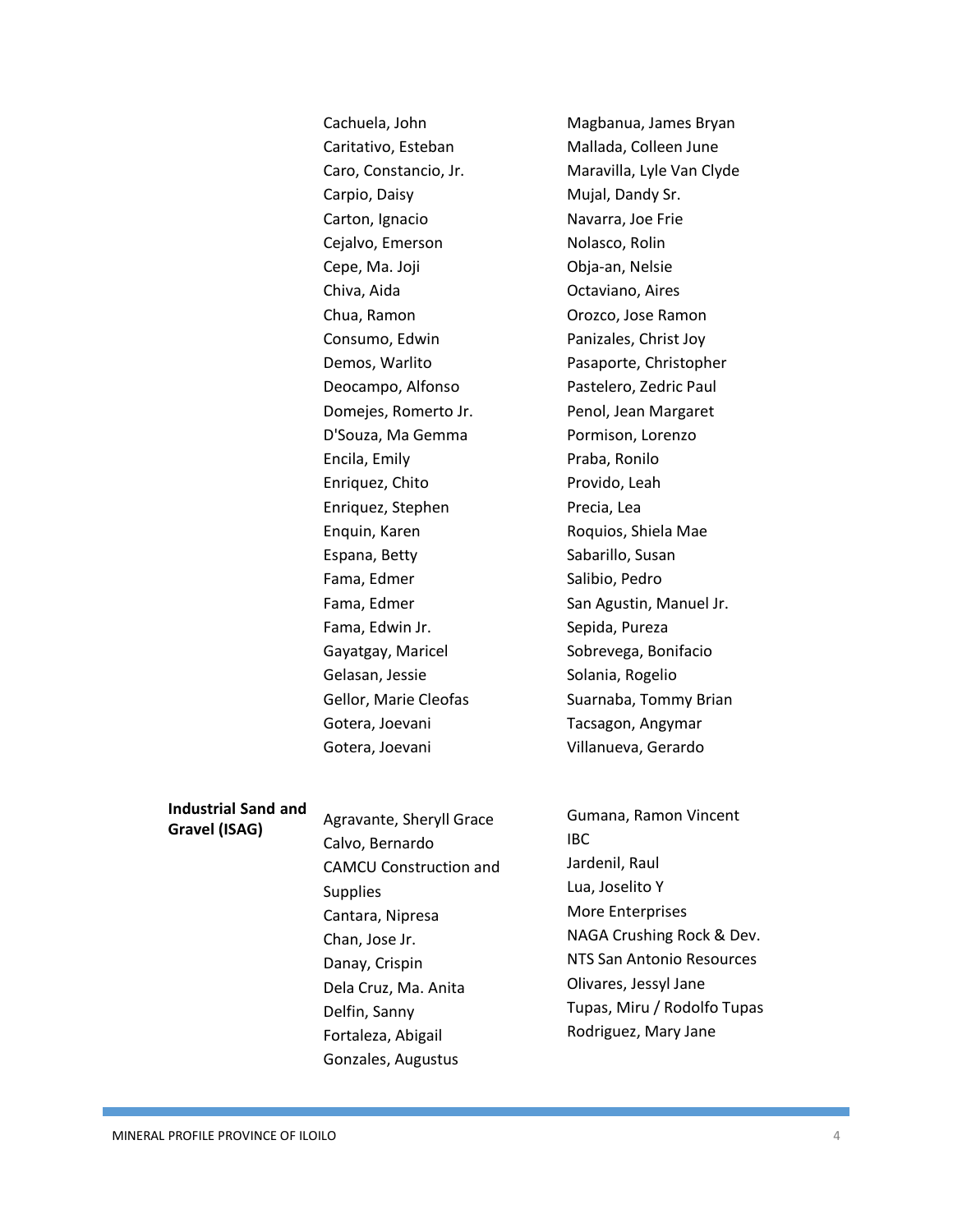| Quarry                 | 5017 Estancia Mine Inc.     | Fama, Merlyn                           |
|------------------------|-----------------------------|----------------------------------------|
|                        | Ababao, Ronces              | Gelvero, Jaime                         |
|                        | Abella, Ruby Ann            | Gulmayo, Estela                        |
|                        | <b>ALLENCON Development</b> | Hardstone Resources Corporation        |
|                        | Corporation                 | Hatian, Robie                          |
|                        | Altamira, Rex               | Jalandoni, Carlo                       |
|                        | Alvarez, Catherine          | Jalandoni, Cesar                       |
|                        | Añora, Elizabeth            | Jalandoni, Emmanuel                    |
|                        | Baylen, Rassel              | Joloro, Jesus                          |
|                        | Benedicto, Jessie III       | Locsin, Krista Allen                   |
|                        | Benedicto, Jesus Sr.        | Locsin, Krista Allen                   |
|                        | Billena, Jocelle Lyn        | Marmolejo, Reynold                     |
|                        | Biton, Allan                | Marquez, Mark Martin Christian         |
|                        | Buan, Willie                | Montaño, Victorino                     |
|                        | Cabangal, Norman            | <b>Newington Builders</b>              |
|                        | Cabarles, Andres            | NTS San Fernando Resources Mgmt. Corp. |
|                        | Calderon, Teresita          | Octaviano, Airies                      |
|                        | Canaya, Gene                | Pagulong, Mardin                       |
|                        | Cartera, Ricardo            | Palencia, Pedro Jr.                    |
|                        | Castellano, Jessica         | Paluay, Isabelo                        |
|                        | Catequista, Anjelo Vittorio | Panes, Edelfio Sr.                     |
|                        | Chua, Sixto                 | Pedregosa, Joe Niel                    |
|                        | Conte, Rommel               | Perez, Jocelyn                         |
|                        | Dadivas, Regor Francis      | Sobrino, Merlie                        |
|                        | Deza, Cherry Ann            | Sta. Cruz, Brenda                      |
|                        | Diaz, Editha                | Suresca, Felisa                        |
|                        | Donguines, Agustin          | Suresca, Felisa                        |
|                        | Doughty, Gemma              | Tayo, Eduardo / Ganiyu, Felicitas      |
|                        | Faigal, Evelyn              | Triveles, Rosalina                     |
|                        | Fama, Edmer                 | Valderama, Alfonso                     |
|                        | Fama, John Hanzel           | Vales, Roberto                         |
|                        | Fama, Mary Ann              | Zaragoza, Dandie                       |
|                        | Fama, Merlyn                |                                        |
| $\mathsf{Conformment}$ |                             |                                        |

**Government Gratuitous Sand and Gravel Permit**

National Irrigation Administration (NIA)

Municipal Government of Cabatuan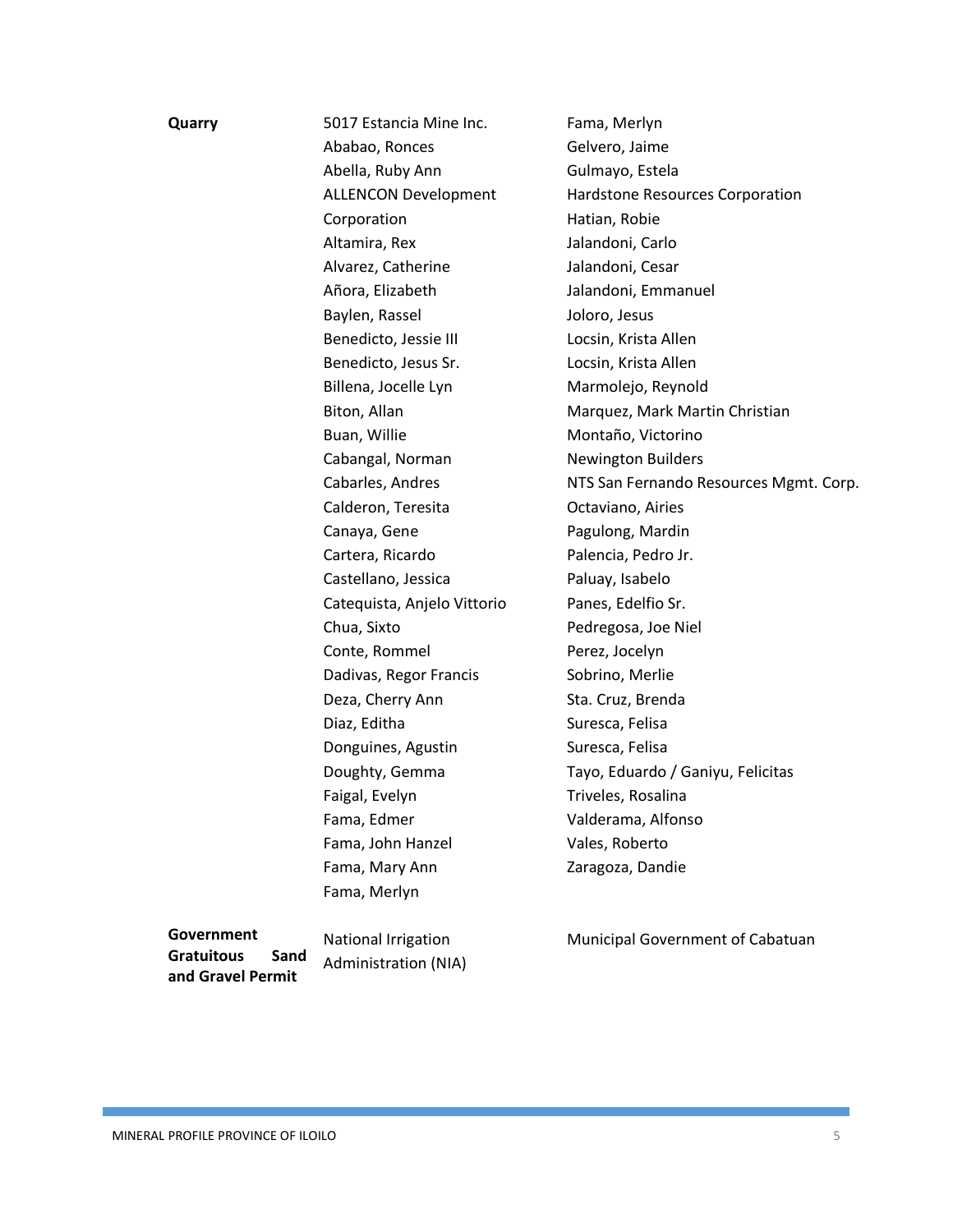### **IV. ECONOMIC CONTRIBUTION**

### **Mining Investments**

With regard to the mining investment of the Province, no records were found yet since companies are still under exploration period. Assets are yet to be found in the target areas.

### **Production**

| <b>Mineral Commodity</b> | Quantity<br>(Cu.M) | Value (PhP)   |
|--------------------------|--------------------|---------------|
| Sand and Gravel          | 416,184.42         | 52,120,101.92 |
| Limestone                | 25,817.00          |               |
| <b>Basalt</b>            | 117,082.82         |               |
| <b>Ordinary Earth</b>    | 112,202.00         | 7,400.00      |
| Silt                     | 193.75             |               |
| <b>Waste Materials</b>   | 1,952.00           | 187,300.00    |

### **Employment**

| <b>Type of Permit</b>                                  | <b>Male</b>                                   | Female | <b>Total</b> |
|--------------------------------------------------------|-----------------------------------------------|--------|--------------|
| <b>Mineral Production Sharing</b><br>Agreements (MPSA) | Not submitted MGAR                            |        |              |
| Mineral Processing Permit (MPP)                        | 172                                           | 24     | 196          |
| Industrial Sand and Gravel (ISAG)<br>Permit            | Report from the LGU is yet to be<br>submitted |        |              |
| Commercial Sand and Gravel (CSAG)<br>Permit            | Report from the LGU is yet to be<br>submitted |        |              |
| <b>Quarry Permit</b>                                   | Report from the LGU is yet to be<br>submitted |        |              |
| Gratuitous Sand and Gravel                             | Report from the LGU is yet to be<br>submitted |        |              |